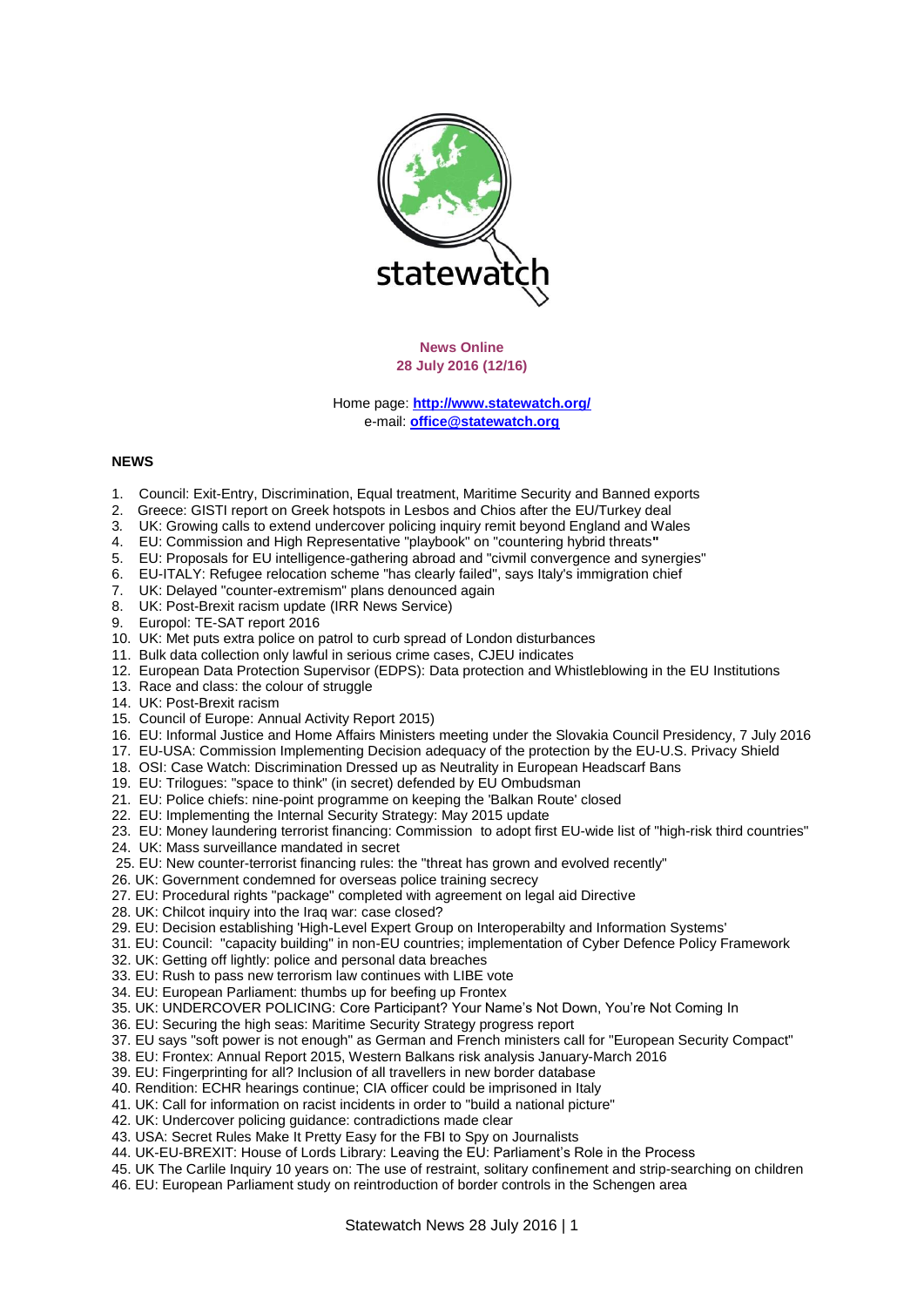47. UK: Decriminalise sex work, says House of Commons Home Affairs Committee

48. UK: Unaccompanied child asylum seekers: Home Office age assessment policy unlawful

49. EU: Frontex data-gathering powers, lack of accountability and overseas deployments without oversight

49. LITHUANIA: Court prevents secret detention and rendition victim from investigation into CIA secret prisons

50. FRANCE: Number of children in detention doubles

### **Observatory: Refugees crisis: latest news across Europe – a daily service**

And see: **News Digest:** dozens of news links every month: **<http://www.statewatch.org/news/Newsinbrief.htm>**

## **NEWS**

1. Council of the European Union**[: Exit-Entry, Discrimination, Equal treatment, Maritime Security and](http://www.statewatch.org/news/2016/jul/eu-council-docs-28-7-16.htm)  [Banned exports,capital punishment, torture etc](http://www.statewatch.org/news/2016/jul/eu-council-docs-28-7-16.htm)**

1. EXIT-ENTRY SYSTEM (EES): **[Proposal for a Regulation of the European Parliament and of the Council](http://www.statewatch.org/news/2016/jul/eu-council-smart-borders-ees-reg-operative-part-10880-16.pdf)  [establishing an Entry/Exit System \(EES\) to register entry and exit data and refusal of entry data of third](http://www.statewatch.org/news/2016/jul/eu-council-smart-borders-ees-reg-operative-part-10880-16.pdf)  [country nationals crossing the external borders of the Member States of the European Union and](http://www.statewatch.org/news/2016/jul/eu-council-smart-borders-ees-reg-operative-part-10880-16.pdf)  [determining the conditions for access to the EES for law enforcement purposes and amending](http://www.statewatch.org/news/2016/jul/eu-council-smart-borders-ees-reg-operative-part-10880-16.pdf)  [Regulation \(EC\) No 767/2008 and Regulation \(EU\) No 1077/2011](http://www.statewatch.org/news/2016/jul/eu-council-smart-borders-ees-reg-operative-part-10880-16.pdf)** (LIMITE doc no: 10880-16, pdf):

*"Delegations will find in the Annex to this Note compromise suggestions submitted by the Presidency on the operative part of the draft Regulation setting up the Entry/Exit System. The compromise suggestions reflect the discussions and the relevant contributions by delegations put forward during the first reading of the draft Regulation.*

*The new changes are highlighted in bold/underline and bold/strikethrough. The changes already included in the previous version of the text (doc. 9578/16) are highlighted in underline/strikethrough."*

Includes extending access to "designated authorities" not just law enforcement agencies:

*"This Regulation also lays down in its Chapter IV the conditions under which Member States' designated (law enforcement - deleted) authorities and the European Police Office (Europol) may obtain access for consultation of the EES for the purposes of the prevention, detection and investigation of terrorist offences or of other serious criminal offences."*

2. EQUAL TREATMENT: **[Proposal for a Council Directive on implementing the principle of equal treatment](http://www.statewatch.org/news/2016/jul/eu-council-social-questions-wp-equality-directive-op-09332-rev1-16.pdf)  [between persons irrespective of religion or belief, disability, age or sexual orientation](http://www.statewatch.org/news/2016/jul/eu-council-social-questions-wp-equality-directive-op-09332-rev1-16.pdf)** (LIMITE doc no: 9332-REV-1.16, pdf): Council developing its negotiating position prior to entering trilogue with the European Parliament:

*"At its meeting on 24 May 2016, the Working Party on Social Questions continued its work on the above proposal. The discussion focused on a set of drafting suggestions prepared by the Presidency. PL reaffirmed its general scrutiny reservation and its parliamentary scrutiny reservation."*

3. As above: **[Proposal for a Council Directive on implementing the principle of equal treatment between](http://www.statewatch.org/news/2016/jul/eu-council-pres-equality-directive-drafting-suggestions-10561-16.pdf)  [persons irrespective of religion or belief, disability, age or sexual orientation](http://www.statewatch.org/news/2016/jul/eu-council-pres-equality-directive-drafting-suggestions-10561-16.pdf)** (LIMITE doc no: 10561-16, pdf): "*Delegations will find attached a set of drafting suggestions prepared by the Presidency."*

4. As above: **[Proposal for a Council Directive on implementing the principle of equal treatment between](http://www.statewatch.org/news/2016/jul/eu-council-equal-treatment-directive-note-9729-16.pdf)  [persons irrespective of religion or belief, disability, age or sexual orientation](http://www.statewatch.org/news/2016/jul/eu-council-equal-treatment-directive-note-9729-16.pdf)** (LIMITE doc no: 9729-16, pdf) Consolidated Council negotiating text with Member States' position.

5. MARITIME SECURITY: **[Proposal for a Regulation of the European Parliament and of the Council](http://www.statewatch.org/news/2016/jul/eu-council-emsa-regulation-revisal-text-10545-rev1-16.pdf)  [amending Regulation \(EC\) No 1406/2002 establishing a European Maritime Safety Agency](http://www.statewatch.org/news/2016/jul/eu-council-emsa-regulation-revisal-text-10545-rev1-16.pdf)** (LIMITE doc no: 10545-REV-1.16, pdf):

*"The Presidency therefore suggests to include the modifications to that proposal, which were agreed with the Parliament at the trilogue on 21 June 2016, in this proposal without changes. For ease of reference, those modifications are marked in bold/ strikethrough italics."*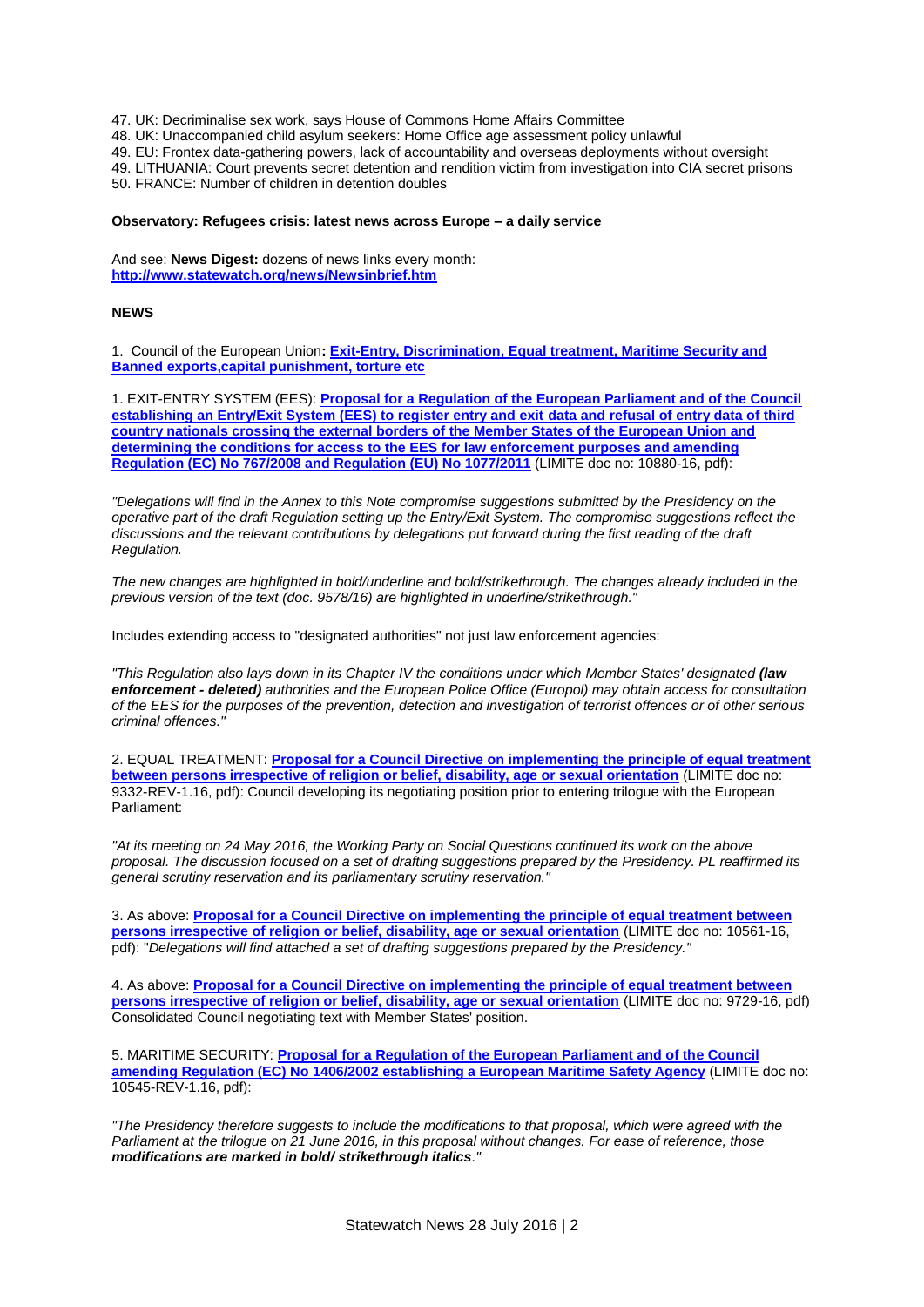*"The Agency shall, in cooperation with the European Border and Coast Guard Agency and the European Fisheries Control Agency, each within their mandate, support national authorities carrying out coastguard functions at national and Union level, and where appropriate, at international level."*

See also: **[Securing the high seas: Maritime Security Strategy progress report](http://statewatch.org/news/2016/jul/eu-mss-report.htm)** (Statewatch News):

*"There seems to be significant interest in the CISE (Common Information Sharing Environment Initiative), which is supposed to join up all maritime surveillance systems operated by EU and national agencies - for example EUROSUR, maritime safety systems, fisheries monitoring systems, military surveillance tools and beyond."*

6. EXPORTING BANNED GOODS: **[Proposal for a Regulation of the European Parliament and of the](http://www.statewatch.org/news/2016/jul/eu-council-torture-goods-regulation-compromise-text-10562-16.pdf)  [Council amending Council Regulation \(EC\) No 1236/2005 concerning trade in certain goods which could](http://www.statewatch.org/news/2016/jul/eu-council-torture-goods-regulation-compromise-text-10562-16.pdf)  [be used for capital punishment, torture or other cruel, inhuman or degrading treatment or punishment](http://www.statewatch.org/news/2016/jul/eu-council-torture-goods-regulation-compromise-text-10562-16.pdf)  (First reading) - [Confirmation of the final compromise text with a view to agreement](http://www.statewatch.org/news/2016/jul/eu-council-torture-goods-regulation-compromise-text-10562-16.pdf)** (LIMITE doc no: 10562-16, pdf). Amends Council Regulation (EC) No 1236/2005.

Final "compromise" text and: *"It has been signaled that the European Parliament might be in a position to adopt its position at first reading in the plenary session on 12-15 September 2016."*

2. Greece: **[GISTI report on Greek hotspots in Lesbos and Chios after the EU/Turkey deal](http://www.statewatch.org/news/2016/jul/gisti-report-greece.htm)**

*"On 25 July 2016, GISTI published a report on its fact-finding mission to the hotspots set up on the Greek islands of Lesbos and Chios and on the effects the EU/Turkey deal, entitled "Accord UE-Turquie: la grande imposture. Rapport de mission dans les hotspots grecs de Lesbos et Chios, juillet 2016....*

*The facts speak for themselves: in order to put an end to the serious violations of the rights of migrants detained in the Greek "hotspots" under threat of an expulsion to Turkey, it is indispensable for the EU and its member states to, at the very least:*

*Give up on the idea of implementing the 18 March 2016 Statement;* 

*Conduct an in-depth review of the system for allocating responsibility to an EU member state (the "Dublin III" regulation) to evaluate an asylum application in order for the asylum application to be examined in the applicant's country of choice."*

3. UK: **[Appalling situation in prisons laid bare in latest annual report of chief prisons inspector](http://www.statewatch.org/news/2016/jul/uk-prisons-report.htm)**

The new Chief Inspector of Prisons for England and Wales issued his first annual report last week, noting that the "grim situation" highlighted by his predecessor has "not improved, and in some key areas it has, if anything, become even worse.

The number of assaults within prisons in 2015 grew to 20,000, a 27% increase on the previous year, while incidents of self-harm between April 2015 and March 2016 grew by a quarter to reach more than 32,000. In the same period there were 100 suicides, a 27% increase.

2. UK-GREECE: **[European Arrest Warrant: judgments recognise that "certain Greek prisons are failing to](http://statewatch.org/news/2016/jul/uk-gr-eaw-judgments.htm)  [protect prisoners' fundamental rights"](http://statewatch.org/news/2016/jul/uk-gr-eaw-judgments.htm)**

*"The appalling conditions in certain Greek prisons have long been a concern of Fair Trials International and of lawyers representing those whose extradition has been sought by Greece... [In many cases] the courts in the United Kingdom refused to recognise that there was a real risk that extradition to Greece would give rise to*  inhuman treatment within the meaning of Article 3 of the European Convention on Human Rights (Prohibition of *torture).*

*"That has changed with the decision of the High Court in Marku v Nafplion Court of Appeal Greece and Murphy v Public Prosecutor's Office to the Athens Court that was delivered on the 20th July 2016. With this decision the Court has recognised that certain Greek prisons are failing to protect prisoners' fundamental rights and that the Greek Government appears to be unable to bring about the improvements that are needed to make these institutions safe."*

3. UK: **[Growing calls to extend undercover policing inquiry remit beyond England and Wales](http://statewatch.org/news/2016/jul/uk-ucpi-remit.htm)**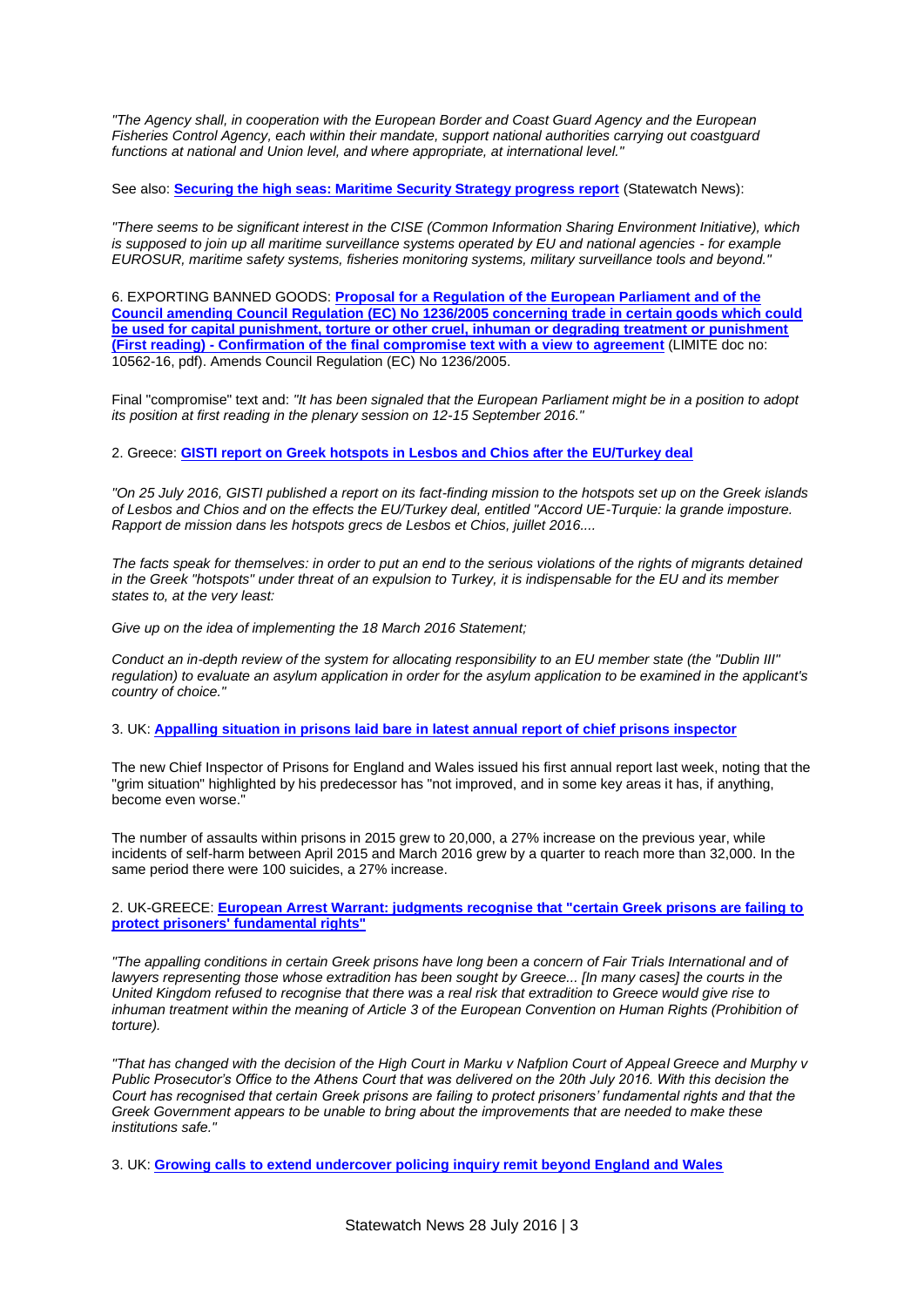One of the targets of exposed British undercover police officer Mark Kennedy has taken the first steps towards legal action in an attempt to have the remit of the Pitchford Inquiry into undercover policing expanded to cover officers' activities outside England and Wales.

4. EU: **[Commission and High Representative "playbook" on "countering hybrid threats"](http://statewatch.org/news/2016/jul/eu-hybrid-threats.htm)**

At the beginning of July the European Commission and the EU's High Representative for Foreign Affairs and Security Policy published a 'Joint Staff Working Document' on "countering hybrid threats".

See: European Commission and High Representative for Foreign Affairs and Security Policy: **[EU operational](http://statewatch.org/news/2016/jul/eu-com-countering-hybrid-threats-playbook-swd-227-16.pdf)  [protocol for countering hybrid threats -](http://statewatch.org/news/2016/jul/eu-com-countering-hybrid-threats-playbook-swd-227-16.pdf) 'EU Playbook'** (SWD(2016 ) 227 final, Council document number 11034/16)

5. EU: **[Proposals for EU intelligence-gathering abroad and "civmil convergence and synergies"](http://statewatch.org/news/2016/jul/eu-eeas-security-paper.htm)**

A paper published by the European External Action Service calls for EU missions, officials and representatives abroad to be used for more information- and intelligence-gathering, and makes a number of proposals in relation to "civmil convergence and synergies" in security operations and activities overseas.

See: Working document of the European External Action Service: **[CMPD Food for Through Paper: "From](http://statewatch.org/news/2016/jul/eeas-food-for-thought-more-security-in-europe-10934-16.pdf)  [strengthening ties between CSDP/FSJ actors towards more security in EUROPE"](http://statewatch.org/news/2016/jul/eeas-food-for-thought-more-security-in-europe-10934-16.pdf)** (EEAS(2016) 909, Council document 10934/16, pdf)

6. EU-ITALY: **[Refugee relocation scheme "has clearly failed", says Italy's immigration chief](http://statewatch.org/news/2016/jul/italy-relocation.htm)**

The European Union's relocation scheme for refugees in Greece and Italy "has clearly failed", the Italian interior ministry's head of immigration, Mario Morcone, told a recent press conference hosted by the Italian Council of Refugees. The most recent European Commission report on the relocation scheme, published on 13 July, records a total of 843 people being relocated from Italy to other Member States since the scheme was put in place in September 2015. The Commission's aim is to relocate 6,000 people from Greece and Italy per month.

7. UK: **[Delayed "counter-extremism" plans denounced again](http://statewatch.org/news/2016/jul/uk-extremism.htm)**

The UK government's plans for countering "non-violent extremism" have again been denounced, this time in a "pre-legislative scrutiny" report by the Parliamentary Joint Committee on Human Rights. Despite announcing on a number of occassions that it will introduce a Counter-Extremism Bill, the government is yet to do so - but given the numerous problems with defining "extremism", and the harsh criticism that has been directed at the Prevent programme, it may be better for any such bill not to be published at all.

The report: House of Lords/House of Commons Joint Committee on Human Rights: **[Counter-Extremism](http://www.statewatch.org/news/2016/jul/uk-jchr-extremism-report-7-16.pdf)** (pdf)

8. UK: **[Post-Brexit racism update](http://www.irr.org.uk/news/post-brexit-racism-update/)** (IRR News Service, 21 July 2016, link): *"Below we present an update of racially motivated attacks and other incidents of harassment that have taken place since the Brexit result, which indicate the types of attacks taking place across the UK. But of course, this account is in no way exhaustive."*

9. Europol: **[TE-SAT report 2016](http://www.statewatch.org/news/2016/jul/europol-te-sat-repor-2016.pdf)** (pdf):

*"This new edition of the EU Terrorism Situation and Trend Report (TE-SAT), which Europol has produced on an annual basis since 2006, provides an overview of the failed, foiled and completed terrorist attacks that took place in the EU during 2015, and of arrests, convictions and penalties issued. It has become clear that Europe currently faces a shifting and increasing range of threats emanating from jihadist groups and individuals"*

And under: "Left-wing and anarchist terrorism": *"In recent years, Marxist-Leninist terrorist groups have carried out no attacks in the EU. Members of such groups – active in the 1980s, the 1990s, early 2000s, and now dismantled – currently engage in propaganda and ideological indoctrination but not in violence. Terrorist groups active in the EU largely adopt an anarchist, antiauthoritarian ideology and some of them occasionally use Marxist-Leninist propaganda elements."*

10. UK: **[Met puts extra police on patrol to curb spread of London disturbances More officers to be](https://www.theguardian.com/uk-news/2016/jul/20/met-condems-unacceptable-disorder-at-hyde-park-water-fight)  [deployed through to weekend and leave requests refused after Tuesday's violent clashes with youths](https://www.theguardian.com/uk-news/2016/jul/20/met-condems-unacceptable-disorder-at-hyde-park-water-fight)** (Guardian, link):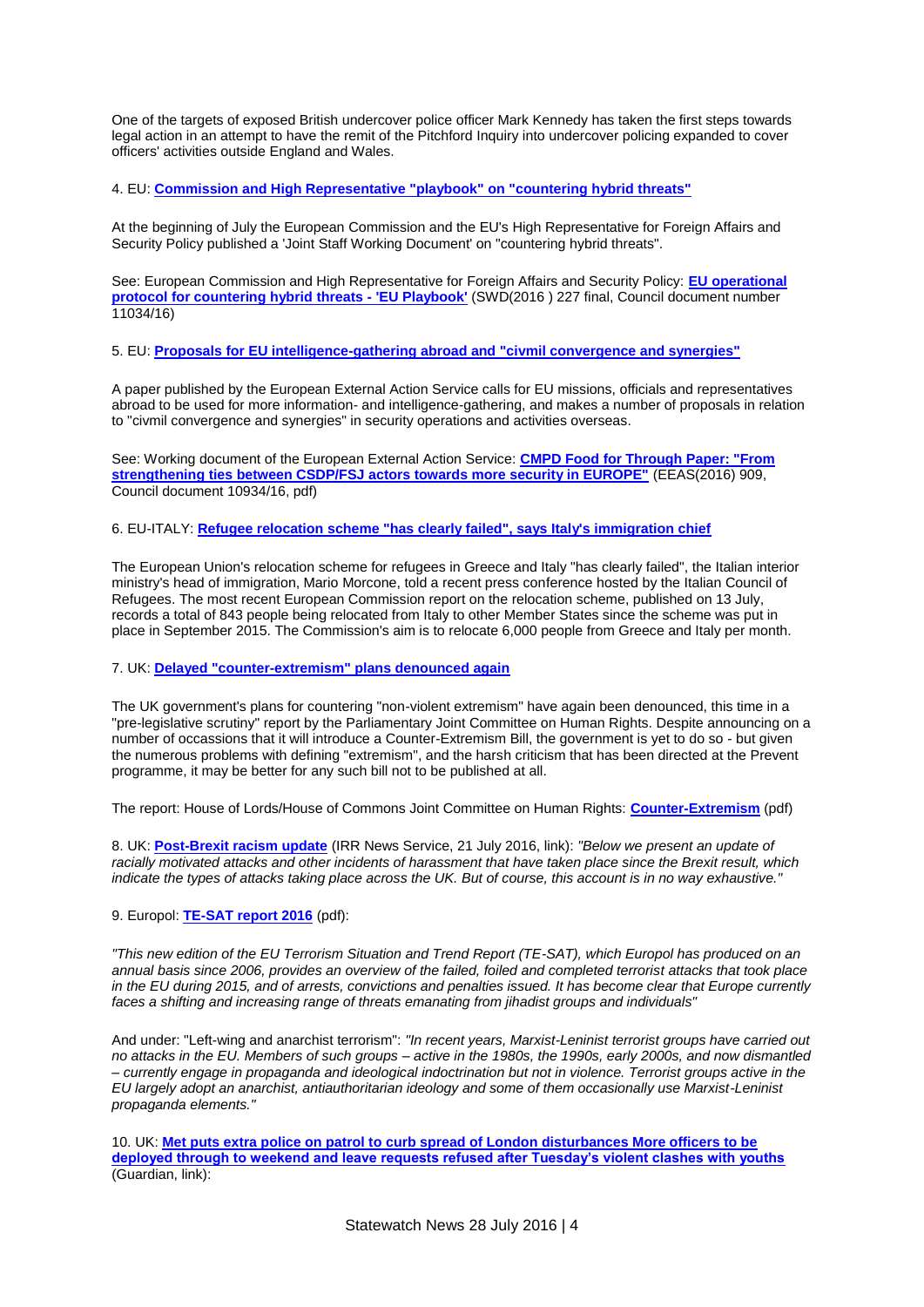*"Scotland Yard said on Wednesday that it would put extra officers on the streets as it tried to stop a spread of disturbances that included violent clashes with youths at three events across London.*

*The extra officers would be deployed throughout London after the clashes on Tuesday night amid sweltering summer heat appeared to catch police by surprise."*

The Metropolitan Police will be mindful of: **[UK-LONDON: A variety of articles discussing the outbreak of the](http://database.statewatch.org/article.asp?aid=30833)  [London riots on 6th and 7th August 2011](http://database.statewatch.org/article.asp?aid=30833)** (Statewatch database)

11. **[Bulk data collection only lawful in serious crime cases, ECJ indicates -](https://www.theguardian.com/world/2016/jul/19/bulk-data-collection-can-only-be-used-to-fight-serious) Initial finding from top EU [court backs David Davis and Tom Watson and could have serious impact on snooper's charter](https://www.theguardian.com/world/2016/jul/19/bulk-data-collection-can-only-be-used-to-fight-serious)** (Guardian, link):

*"Retaining data from telephone calls and emails is legal only if law enforcement agencies use it to tackle serious crime, the EU's highest court has indicated.*

*The preliminary finding by the advocate general of the European court of justice (ECJ) in Luxembourg came in*  response to a legal challenge that was brought initially by David Davis, when he was a backbench Conservative, *and Tom Watson, Labour's deputy leader, over the legality of GCHQ's bulk interception of call records and online messages.*

*Davis, one of the most vociferous critics of the state's powers to collect data on its citizens, quietly withdrew from the case after his appointment to the cabinet. Many had commented on his involvement in the case at the EU's highest court after he was appointed secretary of state for leaving the EU."*

See: **[According to Advocate General Saugmandsgaard Øe, a general obligation to retain data imposed by](http://www.statewatch.org/news/news/2016/jul/eu-cjeu-dat-ret-ag-opinion-prel.pdf)  [a Member State on providers of electronic communication services may be compatible with EU law -](http://www.statewatch.org/news/news/2016/jul/eu-cjeu-dat-ret-ag-opinion-prel.pdf) [However, it is imperative that that obligation be circumscribed by strict safeguards](http://www.statewatch.org/news/news/2016/jul/eu-cjeu-dat-ret-ag-opinion-prel.pdf)** (Press release,pdf)

And: Advocate General: **[Opinion](http://www.statewatch.org/news/news/2016/jul/eu-cjeu-wataon-case-ag-opinion.pdf)** (pdf)

Also: **[Human Rights and National Data Retention Law: the Opinion in Tele 2 and Watson](http://eulawanalysis.blogspot.co.uk/2016/07/human-rights-and-national-data.html)** (EU Law Analysis, link): *"The Advocate General goes beyond endorsing the principles in Digital Rights Ireland: even regimes which satisfy the safeguards set out in Digital Rights Ireland may still be found to be disproportionate."*

12. European Data Protection Supervisor (EDPS): **[Data protection and Whistleblowing in the EU Institutions](http://www.statewatch.org/news/news/2016/jul/eu-edps-whistleblowing-guidelines-prel.pdf)** (press release, pdf):

*"Confidentiality is the most effective incentive to encourage staff to report wrongdoing at work said the European Data Protection Supervisor (EDPS) today as he published his Guidelines on Whistleblowing Procedures. Wojciech Wiewiórowski, Assistant EDPS, said:*

*"Whistleblowing procedures are meant to provide safe channels for staff or other informants to report fraud, corruption or other serious wrongdoing in organisations. Given that the information processed in whistleblowing procedures is sensitive and that leaks or unauthorised disclosure may have adverse consequences both for the whistleblowers and the accused, special care must be taken over that information. The EDPS Guidelines can help the EU institutions and bodiesto mitigate the risks."*

See: **[EDPS Guidelines](http://www.statewatch.org/news/news/2016/jul/eu-edps-whistleblowing-guidelines.pdf)** (pdf)

13. **[Race and class: the colour of struggle](http://www.irr.org.uk/news/race-and-class-the-colour-of-the-struggle/)** (IRR, link):

*"The latest issue of Race & Class is devoted to black political struggle in the UK 1950s-1980s.*

*Race and class: the colour of struggle, 1950s-1980s, edited by Jenny Bourne, brings together the voices of unsung political heroes of the time, groundbreaking new research, and campaigning material from the archives, providing readers with key resources on Britain's history of black anti-racist activism – especially relating to policing, racial violence, workers exploitation and immigration controls. Those who speak from its pages – mothers, workers, students, exiles – testify to the common experience of colonialism and racism which made Black the colour of their fight."*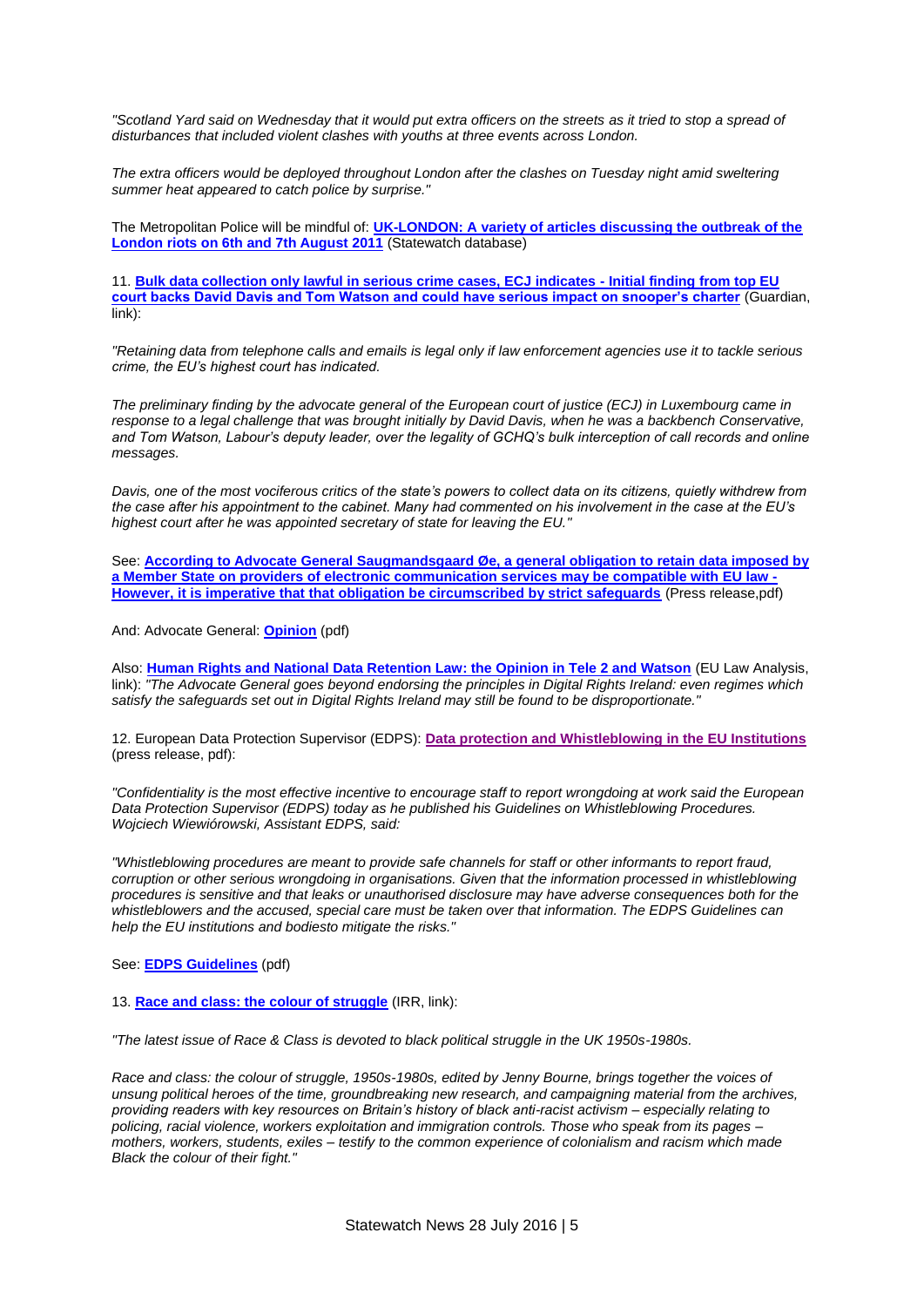14. UK: **[Post-Brexit racism](http://www.irr.org.uk/news/post-brexit-racism/)** (IRR News, 7.7.16, link):

*"We present an overview of racially motivated attacks and other incidents of harassment that have taken place since the Brexit result, which indicate the types of attacks taking place across the UK. But of course, this account is in no way exhaustive."*

15. Council of Europe: **[Annual Activity Report 2015](http://www.statewatch.org/news/2016/jul/coe-hr-comm-annual-report.pdf)** (pdf)

*"2015 was a year of fear and insecurity in Europe. In such an atmosphere, governments tend to neglect their human rights obligations and public opinion sometimes encourages this trend. Recurrent fears about possible military escalation in eastern Ukraine and ongoing economic malaise were increasingly overshadowed in 2015 by a growing sense of vulnerability to new terrorist threats and panic at the apparent inability of European governments to cope with the influx of asylum seekers.*

*The instinctive response in many quarters was to retreat back into one's "national fortress", to build fences, to grant enhanced powers to security services and to restrict freedoms. European co-operation faltered and European institutions struggled to formulate a response, as the divergent stances of member states often proved irreconcilable."*

# 16. EU: **Informal Justice and Home Affairs Ministers meeting under the Slovakia Council Presidency, 7 July 2016**

Minimalist background documents provided:

- **[Schengen Borders fit for the future](http://www.statewatch.org/news/2016/jul/eu-jha-informal-7-7-16-schengen-borders-fit-for-the-future.pdf)** (pdf):

*"Ministers will discuss the implementation of the European Border and Coast Guard Regulation as well as interaction of the new Agency with neighbouring countries....*

*The Presidency attaches great importance to the Smart Borders project and is committed to bringing it closer to*  reality. A proposal on the EU Travel Information and Authorisation System (ETIAS) is expected to complete the *picture in a not too distant future. Ministers will discuss how the system should look like."*

- **[European Asylum Policy, addressing common challenges](http://www.statewatch.org/news/2016/jul/eu-jha-informal-7-july-%20asylum-policy.pdf)** (pdf)

*"The Commission's legislative proposals, both those already adopted and those expected in the nearest future, aim at improving many aspects of the CEAS. One of the leading concepts of the proposals is solidarity."*

Comment: There has not been much solidarity between Member States on the refugee crisis.

*"Reforming the Common European Asylum System - the way ahead: The package of asylum proposals submitted by the Commission is one of the most important elements of the legislative work ahead."*

17. EU-USA: **Commission Implementing Decision of [12.7.2016 pursuant to Directive 95/46/EC of the](http://www.statewatch.org/news/2016/jul/eu-usa-com-privacy-shield-adequacy-decision.pdf)  [European Parliament and of the Council on the adequacy of the protection provided by the EU-U.S.](http://www.statewatch.org/news/2016/jul/eu-usa-com-privacy-shield-adequacy-decision.pdf)  [Privacy Shield](http://www.statewatch.org/news/2016/jul/eu-usa-com-privacy-shield-adequacy-decision.pdf)** (pdf)

And see: **Privacy Shield – [Press Breakfast by MEP Jan Albrecht European Parliament, Brussels, July 12th](http://www.statewatch.org/news/2016/jul/eu-usa-porivacy-shield-mark-schrems-statement.pdf)  2016- [Statement by Max Schrems, Summary](http://www.statewatch.org/news/2016/jul/eu-usa-porivacy-shield-mark-schrems-statement.pdf)** (pdf):

*"Schrems: "Privacy Shield is the product of pressure by the US and the IT industry – not of rational or reasonable considerations. It is little more than an little upgrade to Safe Harbor, but not a new deal. It is very likely to fail again, as soon as it reaches the CJEU. This deal is bad for users, which will not enjoy proper privacy protections and bad for businesses, which have to deal with a legally unstable solution. The European Commission and the US government managed to make everyone miserable, when they could have used this opportunity to upgrade the protections that are crucial for consumer trust in online and cloud services."*

18. **[Case Watch: Discrimination Dressed up as Neutrality in European Headscarf Bans](https://www.opensocietyfoundations.org/voices/case-watch-discrimination-dressed-neutrality-european-headscarf-bans)** (OSF, link):

*"The Court of Justice of the European Union has been asked to interpret this law in two cases, each about a Muslim woman dismissed by a private sector employer because she wore a religious headscarf at work. In the*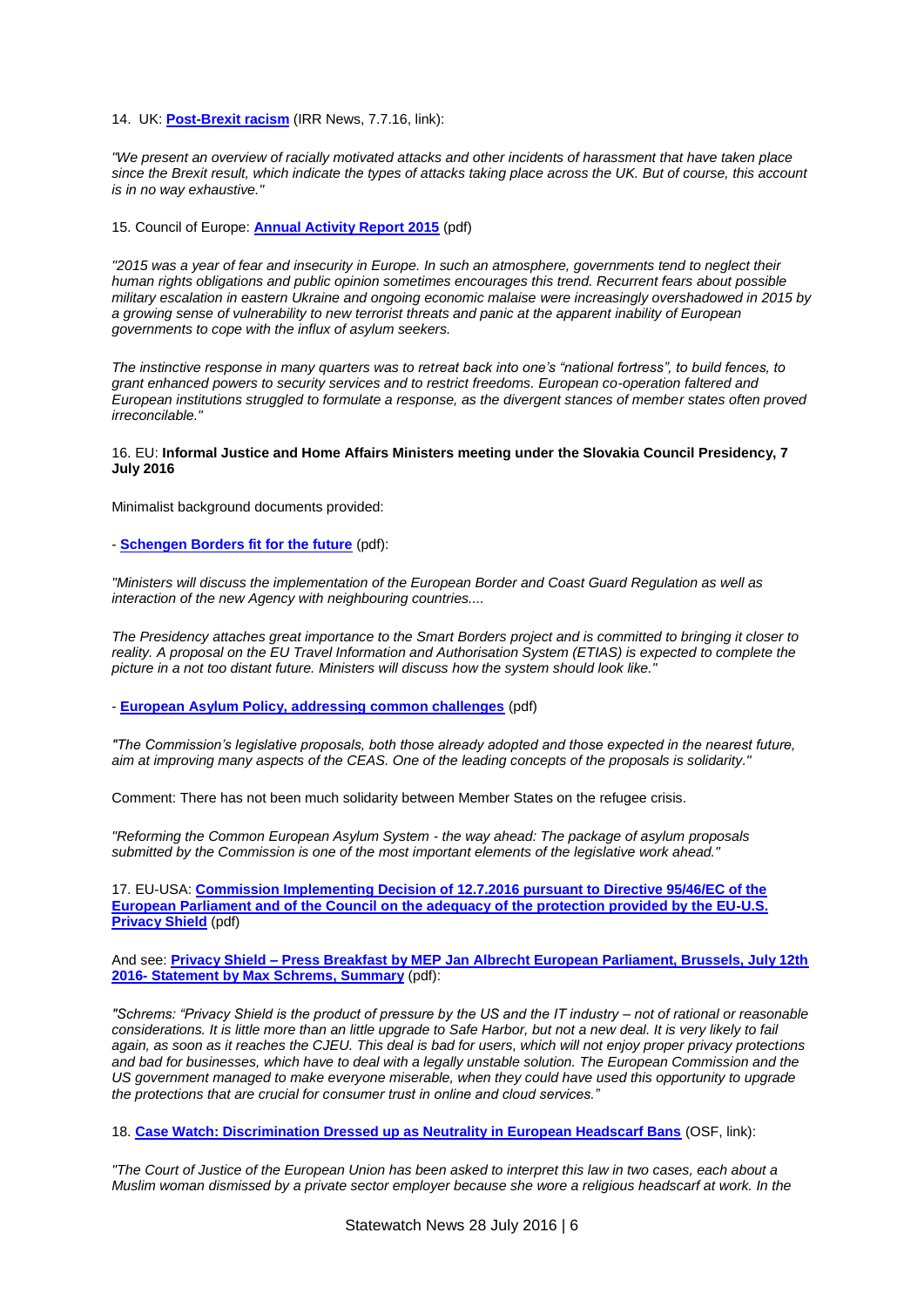*first cases to reach the Court of Justice on the question of religious discrimination, national courts in Belgium and France have asked whether the dismissals were direct discrimination or whether exceptions to Directive 2000/78 allow such dismissals. In our [legal briefing on the issue](https://www.opensocietyfoundations.org/briefing-papers/employers-bar-religious-clothing-and-european-union-discrimination-law) , we argue that the Court should rule that targeting clothing because it is religious is direct discrimination not allowed by EU law."*

See also: **[Religious discrimination in the workplace: which approach should the CJEU follow?](http://eulawanalysis.blogspot.co.uk/2016/07/religious-discrimination-in-workplace.html)** (EU Law Analysis, link)

19. EU: **[Trilogues: Again citizens and civil society get half the cake: Institutional "space to think" \(in](http://www.statewatch.org/news/2016/jul/eu-trilogues-ombudsman-decision.htm)  [secret\) defended by EU Ombudsman](http://www.statewatch.org/news/2016/jul/eu-trilogues-ombudsman-decision.htm)**

*"The European Ombudsman, Emily O'Reilly, has called on the European Parliament, the Council of the EU and the European Commission to further increase the transparency of law-making in the EU by publishing key documents related to their informal negotiations known as "trilogues".*

20. **[Prevent: UK anti-terror plan 'harms children's rights' Prevent policy limits freedom of expression in](http://www.aljazeera.com/indepth/features/2016/07/prevent-uk-anti-terror-plan-harms-children-rights-160712201558721.html)  [the classroom and leads to Muslims self censoring, rights group says](http://www.aljazeera.com/indepth/features/2016/07/prevent-uk-anti-terror-plan-harms-children-rights-160712201558721.html)** (Al Jazeera, link):

*"The UK's counterterrorism strategy is stifling children's freedom in school classrooms, infringing young people's right to privacy and causing Muslim pupils to self-censor out of fear of being reported to authorities, according to a new human rights report.*

*[Rights Watch UK](http://rwuk.org/wp-content/uploads/2016/02/20160705_Prevent-Report.pdf) called on Wednesday for the programme known as Prevent, which aims to stop people "becoming terrorists or supporting terrorism", to be abolished. Prevent is "leaving a generation of young Britons fearful of exercising their rights to freedom of expression and belief," said Yasmine Ahmed, the NGO's director."*

See report: **[Preventing education? Human Rights and UK counyrr-terrorism policy in schools](http://www.statewatch.org/news/2016/jul/preventing-education-final-to-print-3.compressed-1.pdf)** (pdf)

21. EU: **[Police chiefs: nine-point programme on keeping the 'Balkan Route' closed](http://www.statewatch.org/news/2016/jul/eu-police-chiefs-migration.htm)**

The declaration was adopted following a meeting on 30 June in Vienna of police chiefs from Austria, Bulgaria, Croatia, Czech Republic, Macedonia, Greece, Hungary, Poland, Romania, Serbia, Slovakia and Slovenia. It was circulated on 5 July by the Austrian delegation to the Council of the EU to other Member States' representatives.

See: **[Joint Declaration on Managing Migration Flows -](http://www.statewatch.org/news/2016/jul/eu-council-police-chiefs-migration-statement-10933-16.pdf) Police Chiefs Meeting in Vienna on 30 June 2016** (LIMITE doc no: 10933/16, 5 July 2016, pdf)

# 22. EU: **Implementing the Internal Security Strategy: May 2015 update**

A May 2016 version of the "living document" maintained by the Presidency of the Council giving an overview of the implementation of the EU's Internal Security Strategy. It outlines "results achieved" between December 2015 and May 2016; sets out work for the current Slovenian Presidency of the Council; and gives an overview of the work of the different Council working parties dealing with internal security issues (covering areas as diverse as "organised property crime", border control and wildlife trafficking).

See: NOTE from: Presidency to: Standing Committee on Operational Cooperation on Internal Security (COSI): **[Renewed European Union Internal Security Strategy Implementation Paper: first half of 2016](http://statewatch.org/news/2016/jul/eu-council-internal-security-implementation-08587-16.pdf)** (8587/16, 13 May 2016, pdf)

Background: **[Implementing the Internal Security Strategy: planning documents](http://database.statewatch.org/article.asp?aid=35274)** (Statewatch News Online, August 2015)

23. EU: **[Money laundering and terrorist financing: Commission set to adopt first EU-wide list of "high-risk](http://statewatch.org/news/2016/jul/eu-com-aml-ctf-list.htm)  [third countries"](http://statewatch.org/news/2016/jul/eu-com-aml-ctf-list.htm)**

The European Commission is due to adopt this Friday a list of 11 "high risk [non-EU] countries with strategic deficiencies in their anti-money laundering/countering terrorist financing", establishing for the first time a common EU list of countries to which financial institutions will have to apply "enhanced customer due diligence measures when establishing business relationships or carrying out transactions with natural persons or legal entities established in listed countries."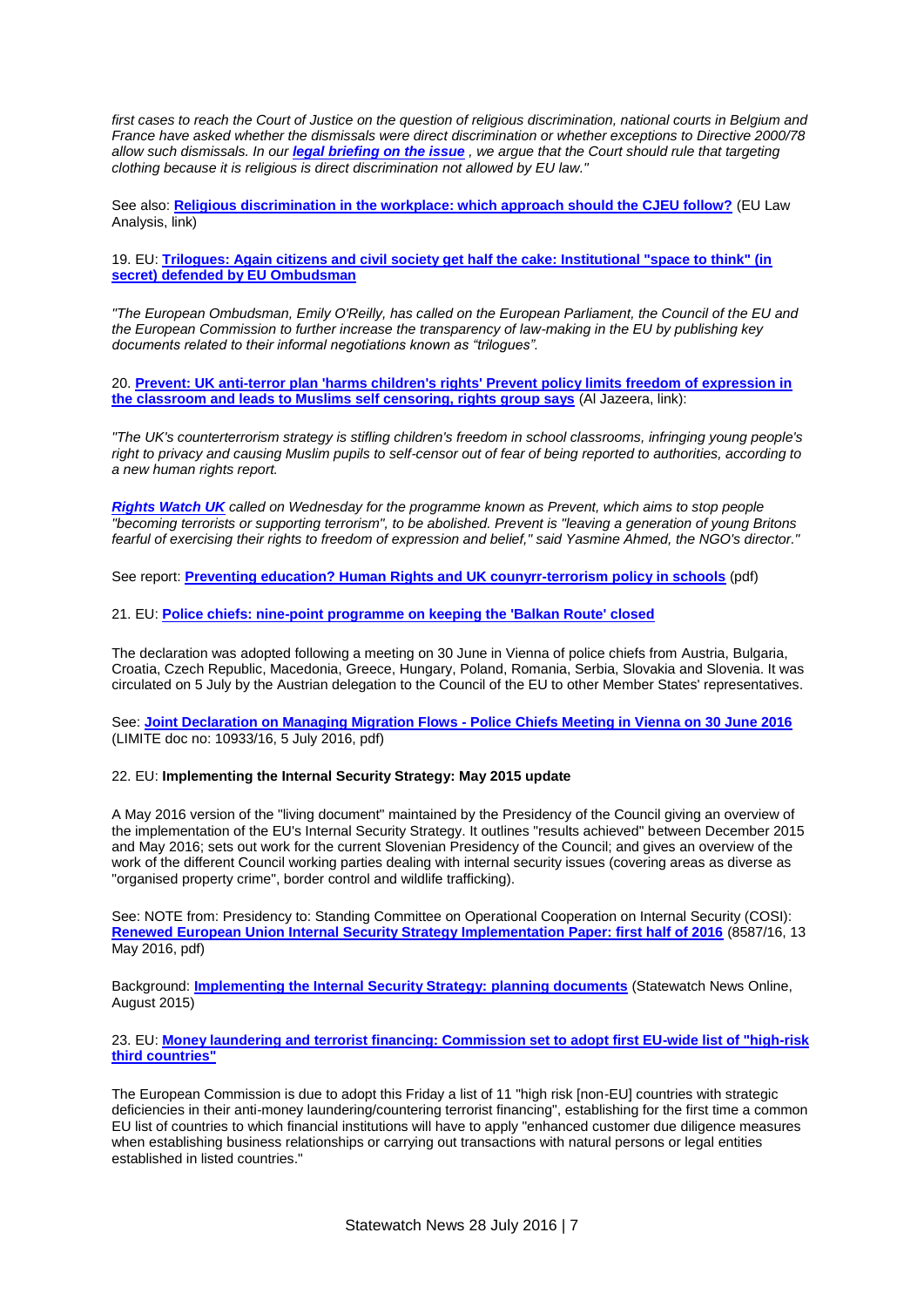See: **[Commission Delegated Regulation \(EU\) .../... of XXX supplementing Directive \(EU\) 2015/849 by](http://statewatch.org/news/2016/jul/eu-com-money-laundering-terrorist-financing-draft-reg-7-16.pdf)  [identifying high-risk third countries with strategic deficiencies](http://statewatch.org/news/2016/jul/eu-com-money-laundering-terrorist-financing-draft-reg-7-16.pdf)** (pdf) and: **[Annex to the Commission](http://statewatch.org/news/2016/jul/eu-com-money-laundering-terrorist-financing-draft-reg-annex-7-16.pdf)  [Delegated Regulation](http://statewatch.org/news/2016/jul/eu-com-money-laundering-terrorist-financing-draft-reg-annex-7-16.pdf)** (pdf)

## 24. UK: **[Mass surveillance mandated in secret](http://statewatch.org/news/2016/jul/uk-telecoms-act-surveillance.htm)**

*"There are 15 secret "directions" in force under the Telecommunications Act enabling the intelligence services to collect bulk data about online and phone traffic, a surveillance watchdog has revealed."*

## 25. EU: **[New counter-terrorist financing rules: the "threat has grown and evolved recently"](http://statewatch.org/news/2016/jul/eu-money-laundering.htm)**

The European Commission has published a proposal for new rules aimed at countering terrorist financing and money laundering that will amend the Fourth Anti-Money Laundering Directive, agreed in May 2015.

Proposed changes include obligations for "virtual currency exchange platforms" and virtual currency wallet providers to conduct due diligence checks on customers; limiting the anonymity of pre-paid cards by lowering the threshold (from 250 to 150 euros) at which sellers of cards will be obliged to undertake due diligence checks; strengthening the powers of Financial Intelligence Units; improving the ability of authorities to find out who owns bank and payment accounts; and introducing a harmoised EU approach towards "high-risk third countries".

### 26. UK: **Government condemned for overseas police training secrecy**

"*Parliament's Home Affairs Committee has condemned the Government for the secrecy surrounding the approval of overseas police training, saying the current policy to guard against the human rights risks of such training may not be "fit for purpose."*

*The Committee's report, focused on the UK College of Policing, found that the College "has been put under pressure" by government departments "to raise revenue, including through providing overseas training", and that some of this training been provided "on the basis of opaque agreements, sometimes with foreign governments which have been the subject of sustained criticism." In a statement, the MPs warned that some of these programmes "threaten… the integrity of the very brand of British policing that the College is trying to promote and smacks of hypocrisy."*"

See: **[Government secrecy on overseas police training "unacceptable", say MPs](http://www.reprieve.org.uk/press/government-secrecy-on-overseas-police-training-unacceptable-say-mps/)** (Reprieve, link)

Home Affairs Committee news item: **["Alarming" inconsistencies in policing across forces must be](http://www.parliament.uk/business/committees/committees-a-z/commons-select/home-affairs-committee/news-parliament-2015/college-of-policing-report-published-16-17/)  [addressed](http://www.parliament.uk/business/committees/committees-a-z/commons-select/home-affairs-committee/news-parliament-2015/college-of-policing-report-published-16-17/)** (parliament.uk, link) and the full report: House of Commons Home Affairs Committee: **[College of](http://statewatch.org/news/2016/jul/uk-hac-college-of-policing-report-7-16.pdf)  [policing: three years on](http://statewatch.org/news/2016/jul/uk-hac-college-of-policing-report-7-16.pdf)** (pdf)

## 27. EU: **Procedural rights "package" completed with agreement on legal aid Directive**

*"After seven years the EU has reached political agreement on the final element of a package of laws to improve defence rights across the Union. Yesterday the Civil Liberties Committee of the European Parliament (LIBE) voted by 44 votes to 1 to approve the text of the Directive on Legal aid for suspects or accused persons deprived of liberty and legal aid in European arrest warrant proceedings, agreed in trilogue negotiations between the Council, Parliament and Commission.*

*Speaking after the vote, Mr Mark Kelly, consortium leader for the JUSTICIA European Rights Network, welcomed the new Directive saying,*

*"Already we have seen European leaders strengthen criminal justice systems across the EU by setting down minimum standards for countries to provide access to a lawyer when people are accused of crimes. The truth is that having access to a lawyer is meaningless if you do not have the money to pay for one. Particularly, this new*  law will make a huge difference to people who are detained in police stations, conferring them the absolute right *to seek legal aid.""*

# See: **[EU COMPLETES PACKAGE OF LAWS TO IMPROVE ACCESS TO JUSTICE ACROSS THE UNION](http://eujusticia.net/index.php/news/single/eu-completes-package-of-laws-to-improve-access-to-justice-across-the-union)** (JUSTICIA, link)

28. UK: **Chilcot inquiry into the Iraq war: case closed?**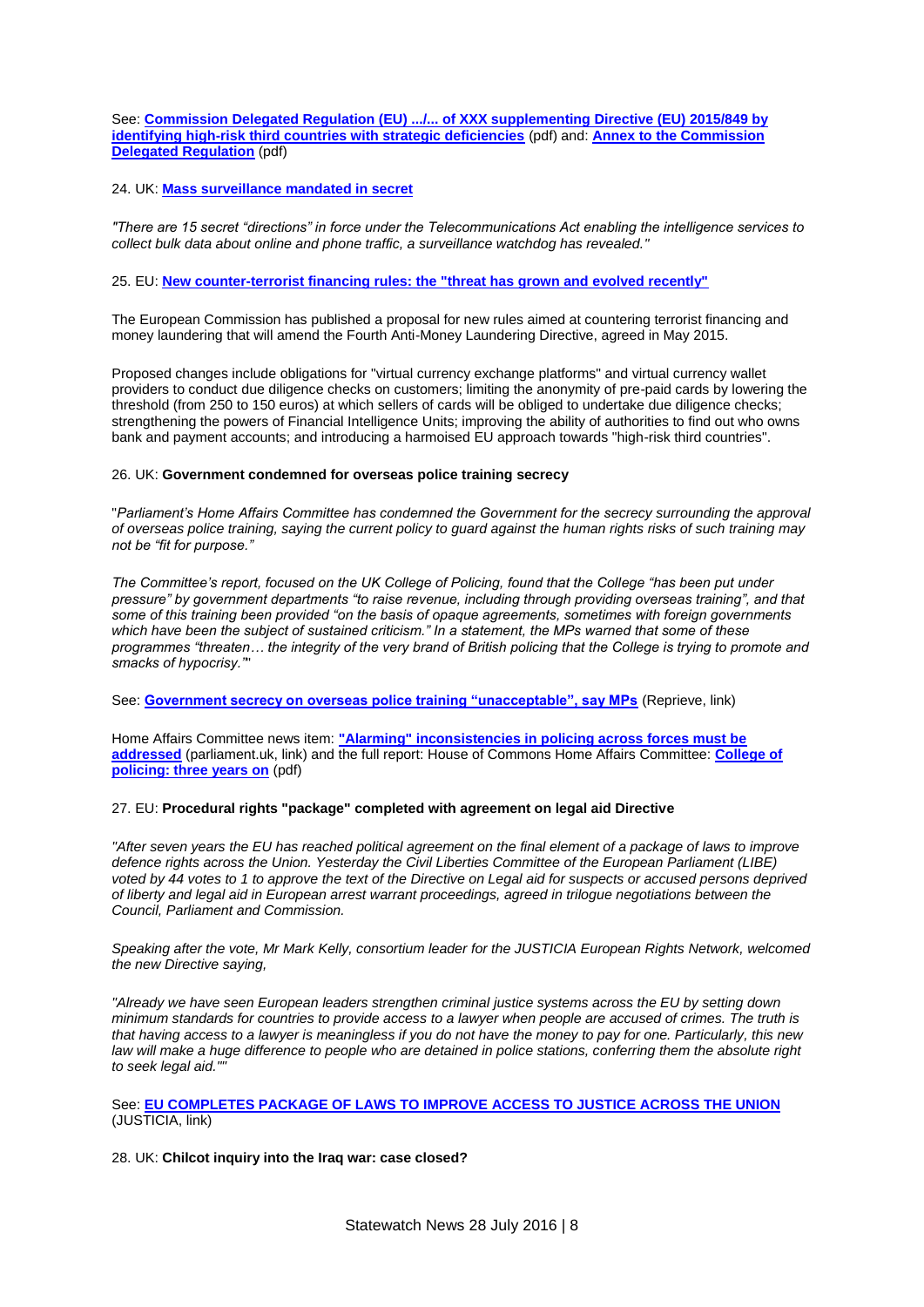"*The long-awaited Chilcot Report was finally released today, examining the UK's involvement in the Iraq War and occupation. Unfortunately, on the most important question, the report's conclusions are all but silent: why did the UK go to war?*

*Chilcot takes at face value the Blair government's claim that the motive was to address Iraq's weapons of mass*  destruction, and limits its criticism to mistakes in the intelligence on WMD, and on insufficient administrative and *military planning. He shows a remarkable lack of curiosity about the political factors behind the move to war, especially given the weakness (even at the time) of the WMD case.*"

See: **[Chilcot's blind spot: Iraq War report buries oil evidence, fails to address motive](https://www.opendemocracy.net/david-whyte/chilcot-s-oil-blind-spot-in-iraq-war-report)** (OpenDemocracy, link) by David Whyte and Greg Muttitt

And: **[Take it from a whistleblower: Chilcot has only scratched the surface](https://www.theguardian.com/commentisfree/2016/jul/08/chilcot-iraq-war-gchq-inquiry)** (The Guardian, link) by Katharine Gun: "*Following the damning Chilcot report, much will be said about the decision to go to war in Iraq. But one thing will be missing: the information I leaked in the runup to the war. It won't get an airing because I was never questioned or asked to participate in the Chilcot inquiry"*

The full, 12-volume, 2.6 million word report of the Inquiry is available on its website: **[The Iraq Inquiry](http://www.iraqinquiry.org.uk/the-report/)** (link)

# 29. EU: **Decision establishing 'High-Level Expert Group on Interoperabilty and Information Systems'**

*"(1) With a view to structurally improve the Union's data management architecture for border control and security in particular by addressing the current shortcomings and knowledge gaps of information systems at Union level, in accordance with the Communication from the Commission to the European Parliament and the Council entitled 'Stronger and Smarter Information Systems for Borders and security'1, the Commission needs to call upon the expertise of high level experts in an advisory body.*

*(2) It is therefore necessary to set up a group of high level experts in the field of Information Systems and Interoperability and to define its tasks and its structure."*

See: **[Commission Decision of 17.6.2016 setting up the High Level Expert Group on Information Systems](http://statewatch.org/news/2016/jul/eu-com-decision-high-level-interop-info-systems-6-16.pdf)  [and Interoperability](http://statewatch.org/news/2016/jul/eu-com-decision-high-level-interop-info-systems-6-16.pdf)** (C(2016 3780 final, pdf)

Background: **[Fingerprinting for all? Inclusion of all travellers in new border database to be discussed by](http://statewatch.org/news/2016/jul/eu-ees-fingerprints.htm)  ['High Level Expert Group'](http://statewatch.org/news/2016/jul/eu-ees-fingerprints.htm)**

# 30. FRANCE: **[Intelligence services should be merged, says parliamentary inquiry: 40 recommendations](http://statewatch.org/news/2016/jul/fr-intel-services.htm)**

*"A French parliamentary commission of inquiry into the 2015 Paris terrorist attacks published a report recommending a fusion of the country's intelligence services. France currently has six different intelligence units answering to the interior, defense and economy ministries...*

*The main proposals include creating a new domestic intelligence agency working specifically in the suburbs with the task to monitor radical Islamists. It also promotes better coordination between existing intelligence and security agencies and the creation of a coordinating agency that directly reports to the Prime Minister."*

31. EU: **[Council documents: responses to offensive cyber operations; "cyber capacity building" in non-](http://statewatch.org/news/2016/jul/eu-cyber-docs.htm)[EU countries; implementation report on Cyber Defence Policy Framework](http://statewatch.org/news/2016/jul/eu-cyber-docs.htm)**

- Developing a joint EU diplomatic response against coercive cyber operations final revised text (**[5797/16](http://statewatch.org/news/2016/jul/eu-council-diplomatic-response-cyber-ops-5797-16.pdf)**, **[5797/5/16](http://statewatch.org/news/2016/jul/eu-council-diplomatic-response-cyber-ops-5797-5-16.pdf)**, **[5797/6/16](http://statewatch.org/news/2016/jul/eu-council-diplomatic-response-cyber-ops-5797-6-16.pdf)**, pdfs)
- Cyber capacity building: towards a strategic European approach (**[8732/1/16 REV 1](http://statewatch.org/news/2016/jul/eu-council-cyber-capacity-building-8732-1-16.pdf)**, pdf)
- Six Monthly Report on the Implementation of the Cyber Defence Policy Framework (**[9701/16](http://statewatch.org/news/2016/jul/eu-council-cyber-defence-implementation-report-9701-16.pdf)**, pdf)

32. UK: **[Getting off lightly: police and personal data breaches](http://statewatch.org/news/2016/jul/uk-police-data-access.htm)**

Police staff in the UK were responsible for at least 2,315 data breaches between June 2011 and December 2015, according to a new report by Big Brother Watch. More than 800 staff accessed personal data "without a policing purpose" while data was shared with third parties over 800 times, with organised crime groups amongst the recipients. More than half of the cases led to "no disciplinary or formal disciplinary action being taken."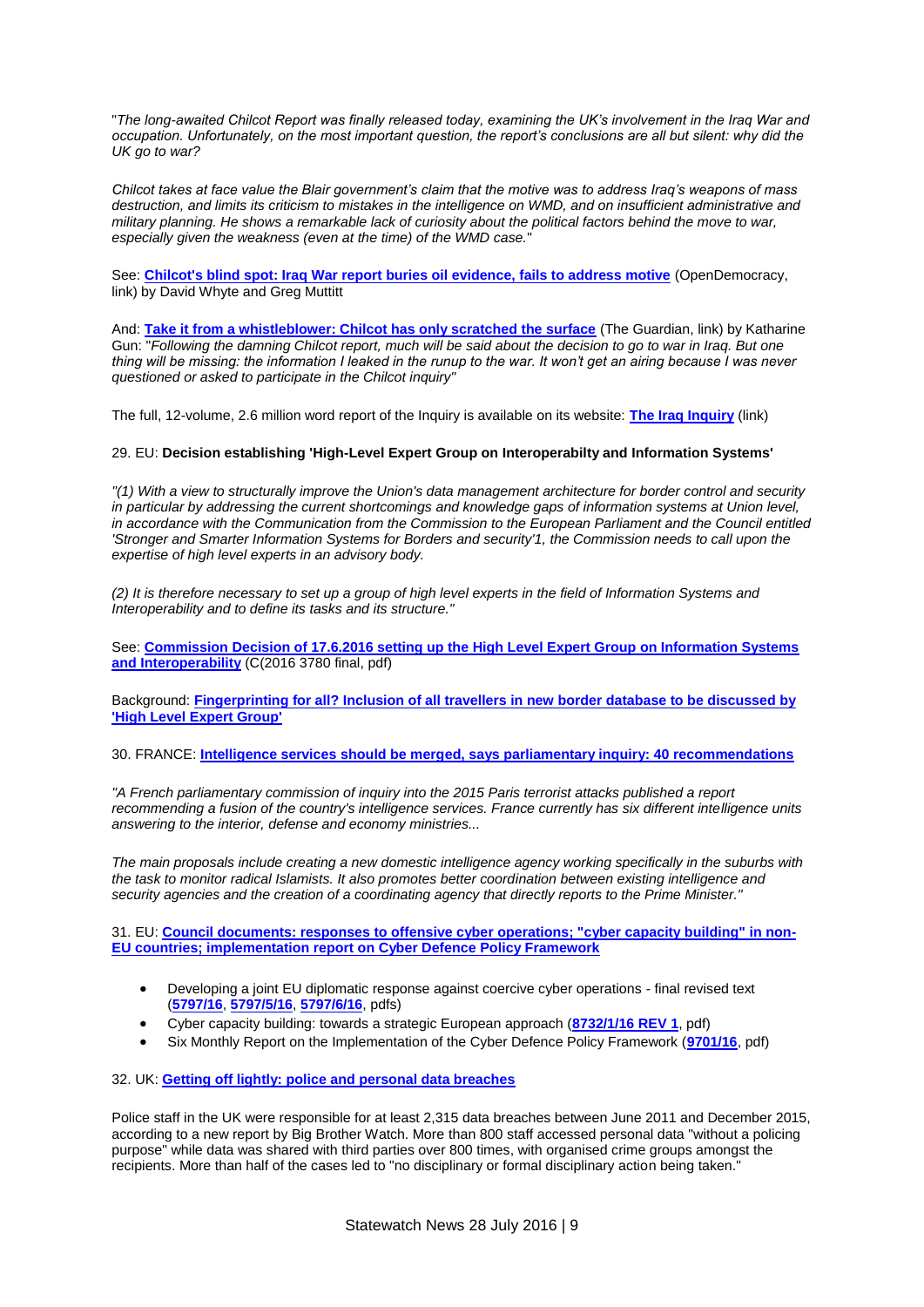#### 33. EU: **[Rush to pass new terrorism law continues with LIBE vote](http://statewatch.org/news/2016/jul/libe-terrorism-approval.htm)**

*"Today, on 4 July 2016, the European Parliament's Committee on Civil Liberties (LIBE) waved through a compromise text for a Directive on "combating terrorism". The compromise comes after a series of secret negotiations between a handful of parliamentarians.*

*Our freedoms and security are being threatened by unclear provisions on key issues like internet blocking and encryption. The text also includes undefined terms, such as "radicalisation" and the "glorification of terrorism" which can be subject to abuse. Due to political pressure, there was "exceptionally" no assessment of alternatives to the far-reaching measures contained in the proposal. This political expediency risks undermining the values on which the European Union is founded."*

#### 34. EU: **[European Parliament: thumbs up for beefing up Frontex](http://statewatch.org/news/2016/jul/eu-border-guard-vote.htm)**

On Wednesday 6 July the European Parliament approved a proposal to turn the EU border agency Frontex into a 'European Border and Coast Guard Agency', with new powers that have been heavily criticised by some of the Parliament's political groups as well as civil society organisations. The new agency is expected to start operations in the autumn.

The text of the new Regulation - which was agreed in secret trilogue meetings between Council, Parliament and Commission negotiators before being voted on by the full Parliament - was adopted with 483 votes in favour, 181 votes against and 48 abstentions.

35. UK: UNDERCOVER POLICING: **[Core Participant? Your Name's Not Down, You're Not Coming In](http://campaignopposingpolicesurveillance.com/2016/07/05/core-particpant-names-not-youre-not-coming/)** (COPS, link):

*"When the [Pitchford] Inquiry was established there were over 200 applications for CP status. Most were accepted. A judgement made in October 2015 illustrates the open character of the Inquiry.*

*Based on this initial ruling we felt that the Inquiry was going to do two things, listen to those of us who were spied upon and investigate undercover policing of political groups who were engaging in their right to protest.*

*It was also said that there would continue to be an open door for those who wish to seek Core Participant status. We now question that initial promise, as recent refusals have thrown it into doubt."*

### 36. EU: **[Securing the high seas: Maritime Security Strategy progress report](http://statewatch.org/news/2016/jul/eu-mss-report.htm)**

A recent joint report by the European Commission and the EU's High Representative for Foreign Affairs and Security Policy provides an overview of progress made in implementing the EU's Maritime Security Strategy, adopted in 2014 and supposed to ensure: *"effective and cost-efficient responses to the protection of the maritime domain, including borders, ports and offshore installations, in order to secure sea borne trade, address potential threats from unlawful and illicit activities at sea, as well as to make optimal use of the sea's potential for growth and jobs, whilst safeguarding the marine environment."*

## 37. **[EU says "soft power is not enough" as German and French ministers call for "European Security](http://statewatch.org/news/2016/jul/eu-security-strategy.htm)  [Compact"](http://statewatch.org/news/2016/jul/eu-security-strategy.htm)**

The new 'Global Strategy for the European Union's Foreign and Security Policy' issues the same demands that some leading EU officials have been making for years: that greater unity in defence and security issues is required, not just politically but also financially. "Member States must channel a sufficient level of expenditure to defence," says the report, because "soft power is not enough." A statement issued by the German and French foreign ministers following the British referendum on EU membership makes some similar demands.

38. EU: **[Frontex: Annual Report 2015, Western Balkans risk analysis January-March 2016](http://statewatch.org/news/2016/jul/frontex-docs.htm)**

At the end of June the EU's border control agency, Frontex, presented its Annual Activity Report 2015 to the Council of the EU. The report provides an overview of the agency's work during 2015 - for example, through the coordination of joint operations and joint return operations - as well as information in budgetary and management issues. Frontex has also recently published its Western Balkans "risk analysis" for the first three months of 2016.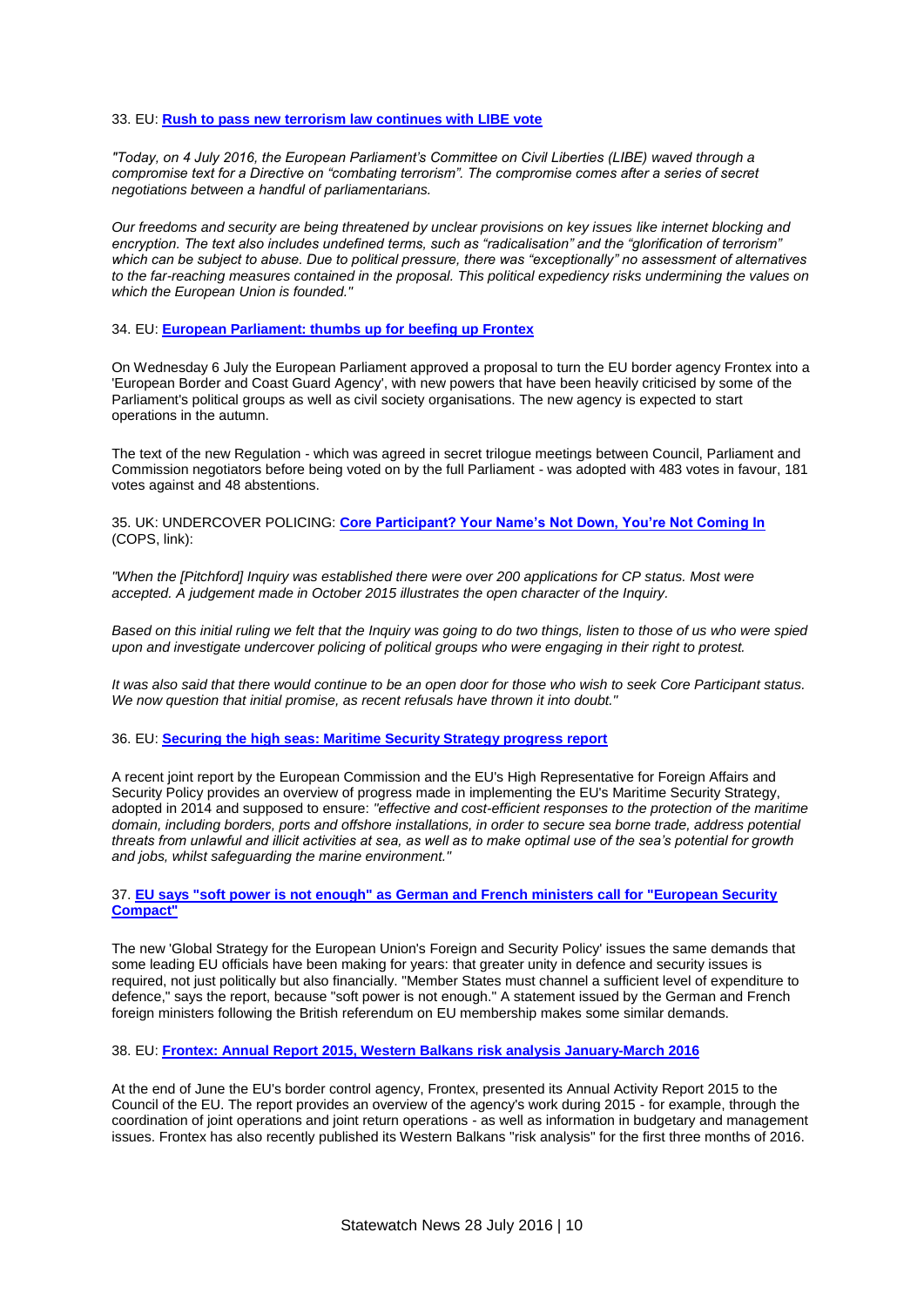39. EU: **[Fingerprinting for all? Inclusion of all travellers in new border database to be discussed by 'High](http://statewatch.org/news/2016/jul/eu-ees-fingerprints.htm)  [Level Expert Group'](http://statewatch.org/news/2016/jul/eu-ees-fingerprints.htm)**

The possibility of subjecting all travellers entering and leaving the EU to the proposed Entry-Exit System - which would mean mandatory fingerprint checks and facial scans at the EU's external borders - is to be discussed by a new 'High Level Expert Group on Information Systems and Interoperability', which counts numerous law enforcement and security agencies amongst its members, but seemingly no data protection officials or authorities.

See: **[Roadmap to enhance information exchange and information management including interoperability](http://statewatch.org/news/2016/jun/eu-council-info-exchange-interoperability-roadmap-9368-rev1-6-6-16.pdf)  [solutions in the Justice and Home Affairs area](http://statewatch.org/news/2016/jun/eu-council-info-exchange-interoperability-roadmap-9368-rev1-6-6-16.pdf)** (LIMITE doc no: 9368-REV-1, pdf),

40. **[Rendition: ECHR hearings continue; CIA officer could be imprisoned in Italy](http://statewatch.org/news/2016/jul/echr-rendition.htm)**

Last week the European Court of Human Rights held confidential hearings on two cases concerning the CIA's rendition programme, Al Nashiri v Romana and Abu Zubaydah v Lithuania. Both men are currently imprisoned in Guantanamo Bay. An ECHR news item said: "Both cases concern the alleged "rendition" of the applicants, suspected of terrorist acts, to CIA secret detention sites, where, according to their submissions, illegal interrogation methods amounting to torture were used."

### 41. UK: **Call for information on racist incidents in order to "build a national picture"**

"*After years and years of struggle against racial hostility to new migrant communities, we are back there again – albeit post Brexit, which, seemingly, has taken the shame out of racism. And now, just like in the 1970s, communities up and down the country are experiencing an upsurge in racist and fascist violence. The IRR wants*  to help organisations at the grassroots by building up a national picture. Can you help us by sending regular *updates about what is happening in your community?*"

See: **Brexit and xeno-racism – [help us to build the national picture](http://www.irr.org.uk/email/brexit-and-xeno-racism-help-us-to-build-the-national-picture/)** (IRR, link)

### 42. UK: **[Undercover policing guidance: contradictions made clear](http://statewatch.org/news/2016/jul/uk-spycops-guidance.htm)**

Last week the College of Policing launched a six week consultation on guidance regarding the use of undercover policing for intelligence and evidence-gathering in England and Wales. An article in online newspaper *The Canary* makes clear some of the problems with the draft guidance.

43. USA: **Secret Rules Make [It Pretty Easy for the FBI to Spy on Journalists](https://theintercept.com/2016/06/30/secret-rules-make-it-pretty-easy-for-the-fbi-to-spy-on-journalists/)** (Intercept, link):

*"Secret FBI rules allow agents to obtain journalists' phone records with approval from two internal officials - far less oversight than under normal judicial procedures.*

*The classified rules, obtained by The Intercept and dating from 2013, govern the FBI's use of national security letters, which allow the bureau to obtain information about journalists' calls without going to a judge or informing the news organization being targeted. They have previously been released only in heavily redacted form.*

*Media advocates said the documents show that the FBI imposes few constraints on itself when it bypasses the requirement to go to court and obtain subpoenas or search warrants before accessing journalists' information."*

See: **[DOMESTIC INVESTIGATIONS AND OPERATIONS GUIDE CLASSIFIED APPENDIX G](http://www.statewatch.org/news/2016/jul/usa-spying-on-journalists-intercept.pdf)** (pdf)

44. UK-EU-BREXIT: House of Lords Library: **[Leaving the EU: Parliament's Role in the Process](http://www.statewatch.org/news/2016/jul/uk-hol-library-briefing-brexit.pdf)** (pdf):

"Following a vote in the referendum on 23 June 2016 in favour of the UK leaving the European Union, the Prime Minister said that this decision "must be accepted", adding that "Parliament will clearly have a role in making sure that we find the best way forward". Drawing on parliamentary material and recent legal and constitutional comment, this Library briefing examines what Parliament's role would be in the process of withdrawing from the European Union in several key areas."

45. UK: Howard League for Penal Reform: **[The Carlile Inquiry 10 years on: The use of restraint, solitary](http://howardleague.org/publications/the-carlile-inquiry-10-years-on/)  [confinement and strip-searching on children](http://howardleague.org/publications/the-carlile-inquiry-10-years-on/)** (Press release, link) and **[Report](http://howardleague.org/wp-content/uploads/2016/06/Carlile-Inquiry-10-years-on.pdf)** (link):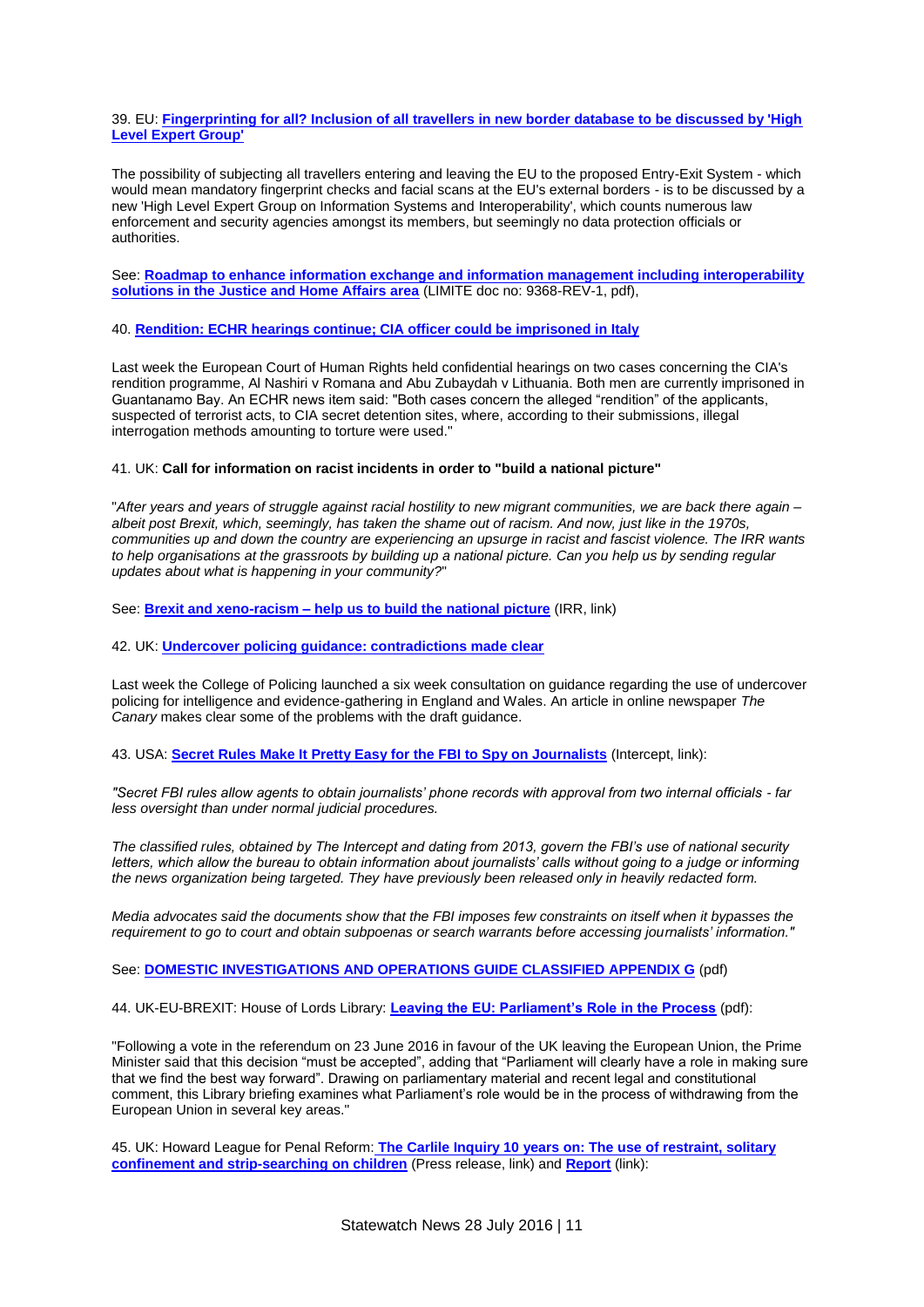*"Force that causes the deliberate infliction of pain on children account for over a third of all approved 'techniques' that can be used on children. Pain is being used illegally to secure children's compliance."*

# 46. EU: **[European Parliament study on reintroduction of border controls in the Schengen area](http://statewatch.org/news/2016/jul/ep-study-schengen.htm)**

"*This study, commissioned by the European Parliament's Policy Department for Citizen's Rights and Constitutional Affairs at the request of the LIBE Committee, analyses the Schengen area in the wake of the European 'refugee crisis' and other recent developments. With several Member States reintroducing temporary internal border controls over recent months, the study assesses compliance with the Schengen governance framework in this context. Despite suggestions that the end of Schengen is nigh or arguments that there is a need to get 'back to Schengen', the research demonstrates that Schengen is alive and well and that border controls have, at least formally, complied with the legal framework. Nonetheless, better monitoring and democratic accountability are necessary.*"

47. UK: **[Decriminalise sex work, says House of Commons Home Affairs Committee](http://statewatch.org/news/2016/jul/uk-hac-sex-work.htm)**

A report from the Home Affairs Committee of the House of Commons calls for changes to the law on sex work in England and Wales, recommending that "the Home Office change existing legislation so that soliciting is no longer an offence and so that brothel-keeping provisions allow sex workers to share premises, without losing the ability to prosecute those who use brothels to control or exploit sex workers."

48. UK: **[Unaccompanied child asylum seekers: Home Office age assessment policy unlawful](http://statewatch.org/news/2016/jul/uk-asylum-age-assessment.htm)**

*"The High Court has ruled that the Home Office policy on judging the age of unaccompanied children seeking asylum is unlawful. Ministers have, up until now, allowed immigration officers to treat as an adult anyone they believe seems to be 'significantly over the age of 18'."*

49. EU: **[Warning over new Frontex agency's data-gathering powers, lack of accountability and overseas](http://statewatch.org/news/2016/jul/eu-frontex-reg.htm)  [deployments without oversight](http://statewatch.org/news/2016/jul/eu-frontex-reg.htm)**

With the full European Parliament due to vote on the proposed new Frontex Regulation on 6 July, the Frontexit campaign has called on MEPs to reject the text, warning that it provides new powers to gather and exchange personal data without the necessary safeguards; establishes a new complaint mechanism that does not meet the required standards of independence; and permits increased overseas deployments by the agency "away from any oversight by the European Parliament or national parliaments."

49. LITHUANIA: **[Lithuanian court prevents secret detention and rendition victim from participating in](http://statewatch.org/news/2016/jul/lt-rendition-case.htm)  [investigation into CIA secret prisons in Lithuania](http://statewatch.org/news/2016/jul/lt-rendition-case.htm)**

**Press release from REDRESS:** London, 1 July 2016 – Vilnius Regional Court has issued its final rejection of REDRESS' application for victim status for Mustafa al-Hawsawi in a pre-trial criminal investigation into CIA secret prisons (also known as black sites) in Lithuania. This status would have allowed Mr. al-Hawsawi to participate in the ongoing investigation, including to request access to pre-trial investigation material and to make requests to expand the investigation's scope.

# 50. FRANCE: **[Number of children in detention doubles](http://statewatch.org/news/2016/jul/fr-detention-report.htm)**

The number of families with children locked up in detention in France doubled in 2015 compared to the previous year, finds a new report entitled 'Centres and Sites of Administrative Detention' by *La Cimade* and four other organisations

In 2015, 48,000 people were held in detention, among them 52 families with 105 children. More than half were in mainland France (58%), with the rest in the overseas territories.

"Does it need to be recalled that the best interests of the child must take precedence over arrest and confinement which, however brief, can be deeply traumatic for children?" ask the authors of the report, five French NGOs: *Assfam*, *Forum Réfugiés*, *France terre d'asile*, *l'Ordre de Malte* and *La Cimade*.